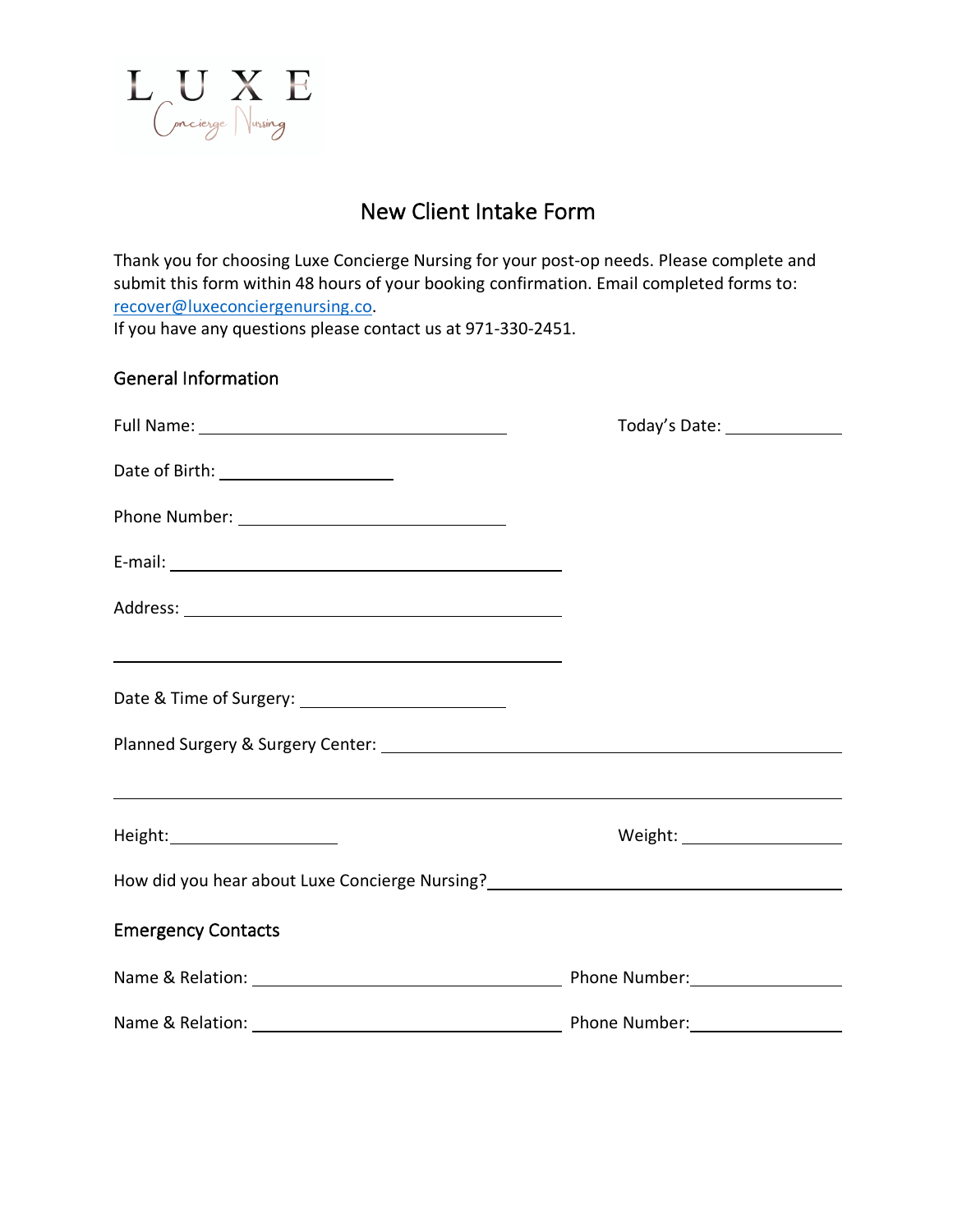

## Medical History

| ,我们也不会有什么。""我们的人,我们也不会有什么?""我们的人,我们也不会有什么?""我们的人,我们也不会有什么?""我们的人,我们也不会有什么?""我们的人                                                                                     |  |
|----------------------------------------------------------------------------------------------------------------------------------------------------------------------|--|
|                                                                                                                                                                      |  |
| ,我们也不会有什么。""我们的人,我们也不会有什么?""我们的人,我们也不会有什么?""我们的人,我们也不会有什么?""我们的人,我们也不会有什么?""我们的人                                                                                     |  |
|                                                                                                                                                                      |  |
| Current Medications & Supplements, including dosages: __________________________<br>,我们也不会有什么。""我们的人,我们也不会有什么?""我们的人,我们也不会有什么?""我们的人,我们也不会有什么?""我们的人,我们也不会有什么?""我们的人 |  |
| ,我们也不会有什么。""我们的人,我们也不会有什么?""我们的人,我们也不会有什么?""我们的人,我们也不会有什么?""我们的人,我们也不会有什么?""我们的人                                                                                     |  |
|                                                                                                                                                                      |  |
| ,我们也不会有什么。""我们的人,我们也不会有什么?""我们的人,我们也不会有什么?""我们的人,我们也不会有什么?""我们的人,我们也不会有什么?""我们的人                                                                                     |  |
| <u> 1989 - Johann Stoff, fransk politik (f. 1989)</u>                                                                                                                |  |
|                                                                                                                                                                      |  |
| Do you use any assistive devices such as; walker, cane, hearing aids, etc.?If so, what device(s)<br>do you use?                                                      |  |